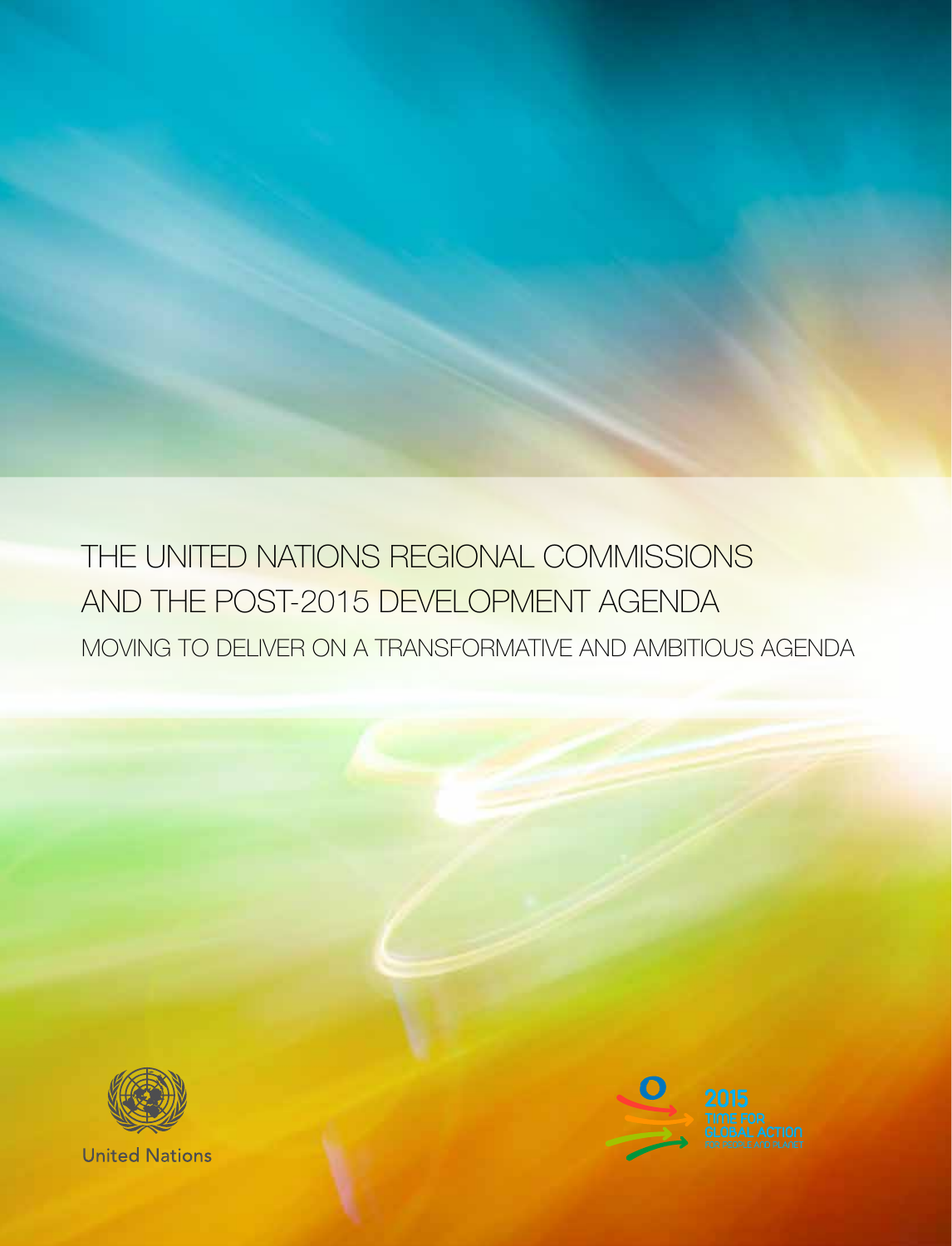

## ECA • ECE • ECLAC •

## *The regional dimension: an imperative for the post-2015 development agenda*

*Providing a vital bridge between global frameworks and national development agendas in relation to the integration,*  implementation, follow-up and review of the post-2015 agenda; informing global and national policymaking and normative *agenda-setting through regional experiences and perspectives; supporting South-South cooperation and the rise of middleincome countries (MICs), including through enhanced regional cooperation, efforts to deepen regional integration efforts, and exchange of experiences, good practices and effective public policies among countries of similar circumstances and beyond; promoting partnerships and policy coherence, including at the subregional level and in support of countries in special situations, such as least developed countries (LDCs), landlocked developing countries (LLDCs), small island developing States (SIDS) and countries in conflict; fostering a progressive agenda and guiding transformational change, adding new substance and innovative ideas to the new development paradigm; reconciling a diversity of interests and articulating a development vision that reflects multiple realities; building and increasing resilience to crises through greater capacity to innovate, share common interests, pool resources, coordinate and build on synergies and complementarities; factoring in the realities of interaction among various spheres and stakeholders, be they political, humanitarian or development-related, and devising solutions anchored in such realities.*

## The regional commissions and the post-2015 development agenda: what do we offer?

Forging regional voices on the global agenda. The regional commissions are uniquely positioned as carriers of the United Nations development agenda in the regions. With their convening power and proximity to Member States, they serve as inclusive regional intergovernmental platforms for deliberating and adapting universal norms and global frameworks to regional and country contexts, and as a dynamic and effective nexus between the global and national levels. These platforms promote policy coherence and dialogue with a broad range of stakeholders, with a holistic multisectoral approach, and are often the means of devising common strategies to address collective challenges, as well as to share knowledge, experiences, good practice and lessons learned. Regional commissions also provide greater voice to subregions and countries in special situations, including LDCs, LLDCs, SIDS and countries in conflict. This is vital in differentiating responsibilities, targeting responses, ensuring inclusion and promoting shared prosperity within and among the regions in the implementation of post-2015 agenda.

In line with their long established tradition and renewed mandates, the regional commissions were critical in shaping regional *positions and bringing concerted regional voices and perspectives to global deliberations and negotiations leading to the Third International Conference on Financing for Development and the United Nations summit for the adoption of the post-2015 development agenda. The establishment of the regional forums on sustainable development (RFSD) in most regions in response to the outcome of the United Nations Conference on Sustainable Development (Rio+20) constitutes a critical step in further fostering regional voices on the implementation, follow-up and review of the post-2015 agenda, integrating the three dimensions of sustainable development, and providing a clear link with the High-Level Political Forum on Sustainable Development, the Economic and Social Council and the General Assembly.* 

Promoting a balanced integration for sustainable development. The regional commissions provide unique forums for developing integrated approaches among countries that share similar economic, social, environmental and cultural realities. They also serve as regional knowledge-brokers and multidisciplinary knowledge hubs contributing to regional cooperation and institution-building. Their programme of work has been adapted over the years to support implementation of a sustainable development agenda covering the economic, social and environmental dimensions. Through internal horizontal work, they are increasingly harnessing their accumulated expertise in all these areas to provide integrated and multidisciplinary analysis, policy advice and technical assistance to their member countries. They have spearheaded policy agendas on cross-cutting issues such as equality, inclusion and social justice with a rights-based approach; financing for development; investment, trade and technology; structural change and sustainable production and consumption patterns; natural resources governance; climate change adaptation and mitigation; and sustainable cities and urban development. Because the sustainable development goals (SDGs) are interdisciplinary by nature, enhancing such collaboration will be critical for implementing the goals and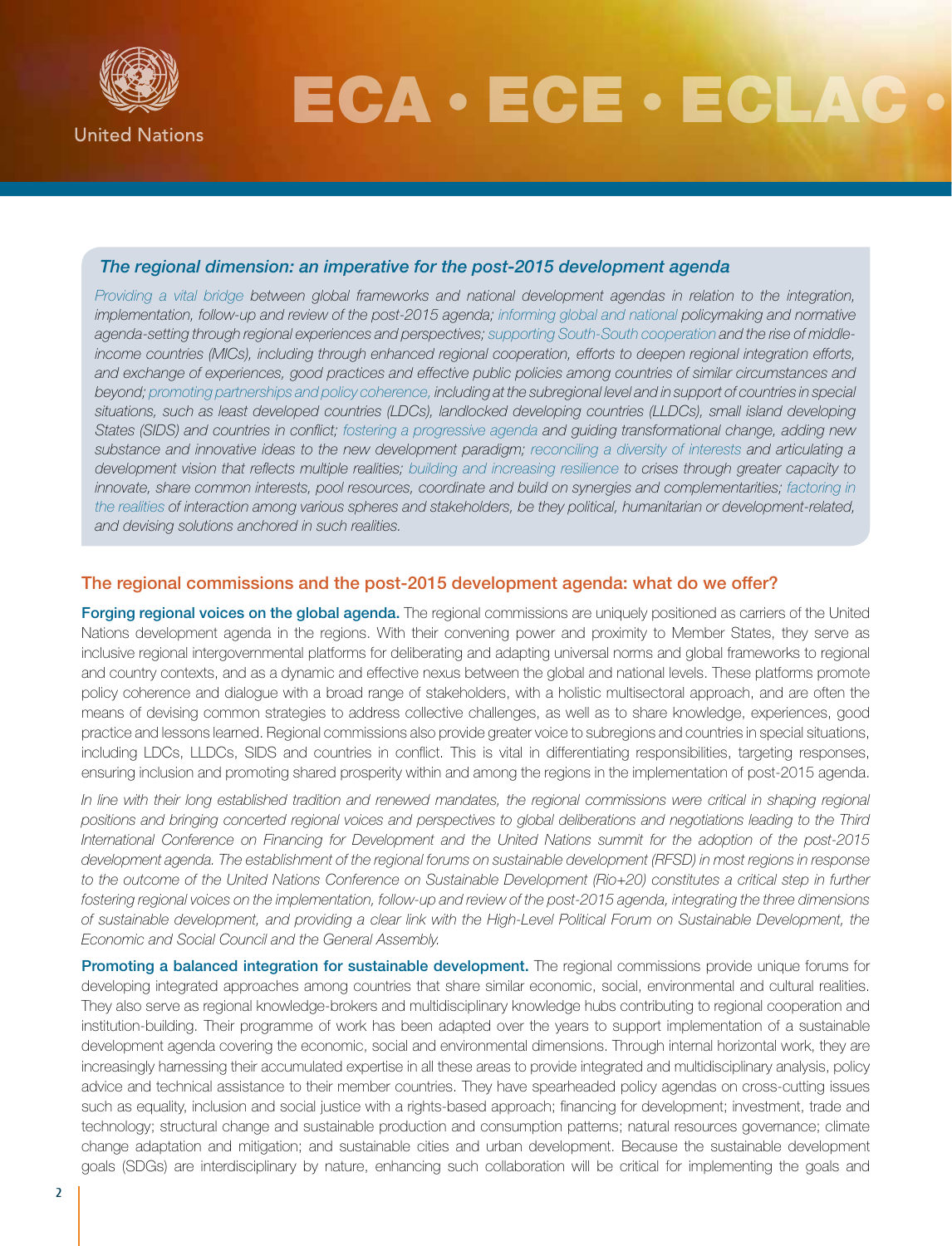## ESCAP • ESCWA

adapting them to national contexts. The convening power of the regional commissions at the thematic and sectoral level, mainly through their subsidiary bodies and intergovernmental meetings, brings together policymakers and stakeholders for cross-fertilization of ideas and knowledge, often giving rise to innovative solutions to development issues. Moreover, the regional commissions have been increasing their collaboration with specialized agencies of the United Nations to leverage and inject this multidisciplinary expertise in specific sectors, often leading to multisectoral policy advice and actions.

*The Rio+20 conference reaffirmed the unique positioning of the regional commissions and reinforced their crucial role within the global development architecture in support of sustainable development. The Rio+20 outcome specifically emphasized and strengthened the role of the regional commissions in helping to balance the integration of the three pillars of sustainable development.*<sup>1</sup>

Supporting South-South cooperation and sustaining the rise of middle-income countries (MICs). Regional commissions are increasingly being called upon to play an active role in helping to meet the needs of member States for upstream policy advice; to identify and meet the changing needs of countries in transition to middle-income status; and to enhance knowledge-sharing and mutual support between countries facing similar development challenges. The learning, research and capacity-building institutions of the regional commissions are playing an important role in this knowledge-sharing and brokerage, including in the area of technology transfer in the regions. As an integral part of their mandate, the regional commissions support integration across different regions in a variety of areas, including: infrastructure, trade, norms and standards, food security, macroeconomic coordination, water resources management and energy. These efforts are crucial for creating an enabling environment for development and for effective implementation of the post-2015 development agenda.

The Nairobi outcome document of the High-level United Nations Conference on South-South Cooperation (December 2009) *reaffirmed the critical role of the regional commissions in supporting and promoting South-South cooperation, notably through their support for regional cooperation and institution-building.*<sup>2</sup>

Helping to create a solid follow-up and review architecture for the post-2015 development agenda. Promoting national ownership by supporting national institutional mechanisms and development plans that take into account and put into practice the integrated nature of the new agenda and by providing options for the incorporation of the SDGs into national contexts, upon request by Member States. The regional commissions' valuable experience in tracking the Millennium Development Goals at the regional level will lay the foundation for a collaborative approach to follow-up and review of the SDGs that can strengthen countries' respective capabilities and add value to national information by identifying regional trends and gaps in the implementation of the post-2015 development agenda. It was at the regional level, and through the regional commissions' collaborative approach to tracking the MDGs, that revealing findings were made which highlighted, for example, that the quality of the services delivered was just as important as the quantity, and which pointed to the need to unmask inequalities in the achievement of Millennium Development Goals and targets at the subregional and subnational levels. Regional analysis also revealed the importance of factoring in baseline conditions in the measurement of progress and achievements. These findings significantly enriched the debate that ensued on the SDGs. The United Nations regional commissions and their subsidiary bodies can play an important role in establishing an effective link between the national and global levels for follow-up and review of the agenda with the involvement of a broad range of stakeholders. Multi-stakeholder regional platforms, such as the regional forums on sustainable development, can be useful for identifying the best means of approaching follow-up and review for each region.

Strengthening national capacity to harness the data revolution in order to support data-driven and evidenced-based policymaking and decisions. The regional commissions have been supporting regional harmonization of statistics and national capacity development efforts to improve data and statistics collection, processing, comparability, dissemination and use for evidence-based policymaking at the national level, including by working with the regional conferences on statistics (which they support as technical secretariat or otherwise) and by providing capacity-building and technical assistance to national institutes of statistics. These actions are key to supporting member States in addressing the data revolution challenges related to the post-2015 development agenda. The availability of good quality data —both traditional and non-traditional— is essential for a

See United Nations, "The future we want", General Assembly resolution 66/288, para. 97.

<sup>2</sup> See United Nations, "Nairobi outcome document of the High-level United Nations Conference on South-South Cooperation" General Assembly resolution 64/222, para. 10.